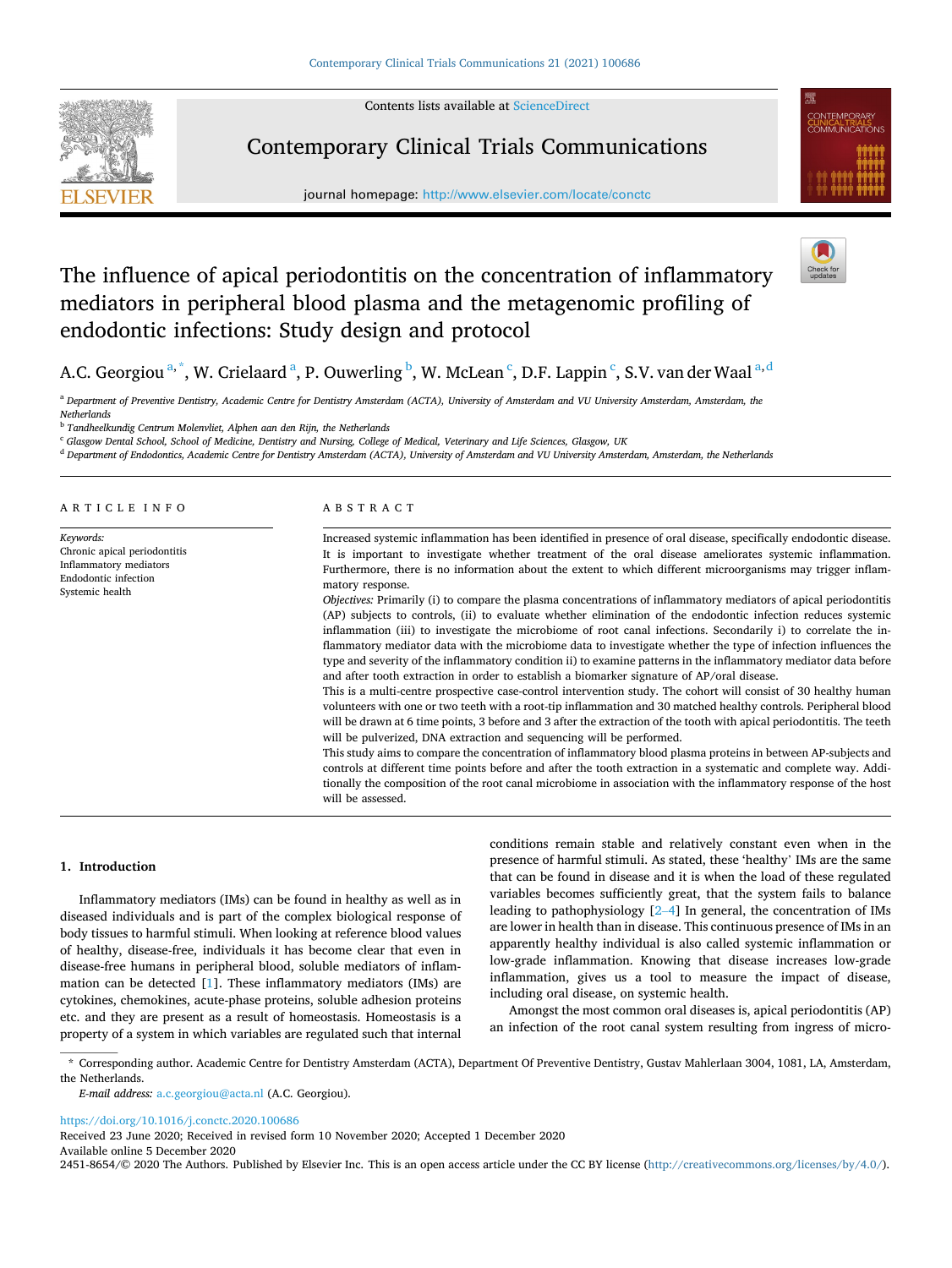| List of abbreviations |                                                      |  |  |
|-----------------------|------------------------------------------------------|--|--|
| AP                    | Apical periodontitis, root-tip inflammation          |  |  |
| CBCT                  | Cone-beam computer tomography                        |  |  |
| <b>DMFT</b>           | Decayed missing and filled teeth                     |  |  |
| <b>DPSI</b>           | Dutch periodontal scoring index                      |  |  |
| $II - x$              | Interleukin, a pro- or anti-inflammatory molecule in |  |  |
|                       | blood plasma                                         |  |  |
| <b>IMs</b>            | Inflammatory mediators, molecules that initiate,     |  |  |
|                       | sustain or resolve an inflammatory response          |  |  |
| <b>MREC</b>           | Medical research ethics committee                    |  |  |
| <b>MSD</b>            | Mesoscale discovery platform for inflammatory        |  |  |
|                       | mediator detection                                   |  |  |
| OTU                   | Operational taxonomic unit                           |  |  |
| WMO                   | Wet medisch-wetenschappelijk onderzoek met mensen    |  |  |
|                       |                                                      |  |  |

organisms from the oral cavity [\[5\]](#page-6-0). When the integrity of the surface layers of a tooth crown is lost due to dental caries or trauma, oral micro-organisms gain access to the dental pulp. If the microbial load exceeds the ability of the dental pulp to repair, the dental pulp becomes necrotic and the empty root-canal system becomes populated with micro-organisms. At the root-tip the, now heavy, bacterial load of the root-canal system comes in contact with the periodontal ligament. Microbial products and micro-organisms drive inflammatory changes in this structure leading to recruitment of inflammatory cells and bone resorption which is characteristic of AP [[5](#page-6-0),[6](#page-6-0)].

A connection between chronic oral infections and the development of adverse systemic health conditions has been historically established [[7](#page-6-0)]). Emerging evidence supports this with new studies proving links between oral bacteria and diseases such as Alzheimer's disease [[8](#page-6-0)]), cardiovascular disease [[9](#page-6-0)] and metabolic syndrome [\[10](#page-6-0)]. In the field of endodontics, more specifically, connections between existing illness and apical periodontitis have been made  $[11,12]$  $[11,12]$ . The burden of apical periodontitis on healthy individuals has been also examined. According to a systematic review and meta-analysis we conducted recently, systemically healthy individuals with apical periodontitis presented higher C reactive protein (CRP) values than healthy individuals without AP [[13\]](#page-6-0). These values are related to an increased risk of cardiovascular events [[14](#page-6-0)]. However inconsistencies in study design, treatments and included population that raise questions of the validity of some study results. Additionally, only a couple of IMs where examined in every study, so no complete image of the inflammatory response of the subjects was formed [[13\]](#page-6-0).

Studies assessing the association between the presence of selected bacterial species/groups in the apical root canal and expression of mediators in apical periodontitis lesions have been conducted [\[15,16](#page-6-0)]. In these studies the different immunologic reactions locally have been associated with differences in root-canal microbiome. To our knowledge, no determination has been made of whether IMs are as a result differentially expressed in peripheral blood.

Therefore, the first purpose of this study is to confirm the current evidence that concentrations of 18 different peripheral systemic IMs in AP subjects differ from controls. The second purpose of this study is to investigate in AP-subjects the course of the inflammatory response, measured in peripheral blood plasma before and after AP treatment with tooth extraction. The third purpose is to map the root canal infection and to correlate its composition with the inflammatory response.

# **2. Objectives**

Primary objectives: (i) To compare the plasma concentrations of inflammatory mediators of AP subjects to non-AP controls, (ii) to evaluate whether elimination of the endodontic infection reduces systemic inflammation and finally (iii) to investigate the microbiome of root canal infections.

**Secondary objectives:** i) to correlate the inflammatory mediator data with the microbiome data to find out whether the type of infection influences the type and severity of the inflammatory response and resolution thereof, ii) to examine clusters and patterns in the inflammatory mediator data before and after tooth extraction in order to establish a biomarker signature of AP.

#### **3. Study design**

This is a multi-centre prospective case-control intervention study in which subjects will be followed for 19 weeks.

Thirty subjects with 1 or 2 teeth with apical periodontitis to be treated with tooth extraction will be included. Six peripheral blood samples  $(S1 - S6; Fig. 1)$  $(S1 - S6; Fig. 1)$  $(S1 - S6; Fig. 1)$  will be drawn from an antecubital vein in a period from 6 weeks before to 13 weeks after tooth extraction. Sample S3 will be acquired before local anaesthesia is administered, thus before tooth extraction.

Following tooth extraction, the tooth will be collected for microbial analysis. The plasma concentrations of 21 inflammatory mediators will be measured.

Thirty healthy subjects without AP who will be matched for age and sex will serve as controls. From the control subjects blood will be drawn 6 times in 19 weeks. To limit the effect of seasonal fluctuation, blood draw of the matching cases and controls will take place within 14 days.

# *3.1. Study population*

#### *3.1.1. Recruitment*

The subjects will be recruited from a referral dental practice limited to endodontics, from a referral dental practice limited to implantology as well as from 6 general dental practices.

The control group subjects will also be recruited, from the same practices, that respond to flyers and posters displayed in the waiting rooms with an invitation for healthy volunteers with no dental problems to participate in the study. A database will be created with the information of individuals, that wish to participate. Once a AP case is included a matched individual (for sex and age) will identified from the control database and the individual contacted for inclusion into the study.

# *3.1.2. Inclusion criteria for AP subjects*

In order to be eligible to participate in this study, a subject will have to meet all of the following criteria.

- The subject is 18–80 years old.
- After intra-oral examination, AP should be confirmed with an intraoral radiograph appearing on the radiograph as a radiolucent area around one or more root tips of the affected tooth. AP will be diagnosed when in the periapical region, the periodontal ligament space is at least twice as wide as in the mid-root regions. A root canal treatment should have a poor prognosis or the patient would rather have the affected tooth extracted.
- No other teeth have AP. To confirm this, teeth will be clinically examined. Discolored teeth or teeth with restorations that will not respond to cold testing or that were tender to percussion or palpation will also be examined with an intra-oral radiograph. In the (pre) molar region, recent bite-wing radiographs will be used to screen for deep restorations or dental caries. When there will be doubts about the vitality of restored or decayed (pre)molars an additional radiograph will be taken. AP will be diagnosed when in the periapical region, the periodontal ligament space is at least twice as wide as in the mid-root regions.
- The subject will complete the medical history questionnaire.
- The subjects volunteer to participate and donate 6 blood samples at 6 different time points and the subject will also have to donate the extracted tooth.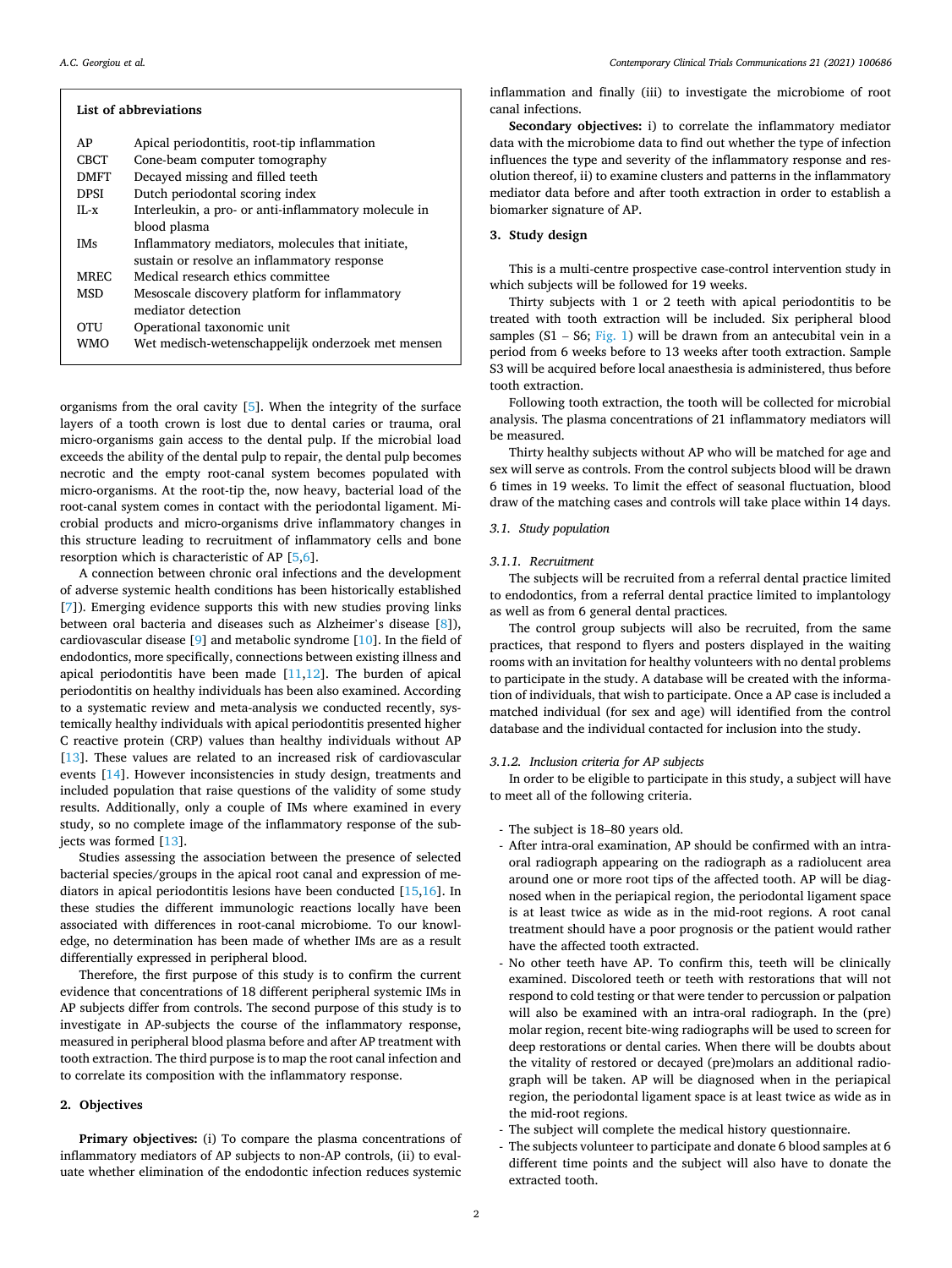

<span id="page-2-0"></span>

**Fig. 1.** Workflow of the study protocol after the study inclusion.

- The subject will not undergo dental hygienist' treatment during the study.
- The periodontium of the subject is healthy (Dutch Periodontal Scoring Index Category A, DPSI index of maximum 2) [[17\]](#page-6-0).

## *3.1.3. Inclusion criteria for control subjects*

In order to be included in the study a control subject will have to meet the following criteria:

- The subject is 18–80 years old.
- No teeth have AP. To confirm this, teeth will be clinically examined. Discolored teeth or teeth with restorations that will not respond to cold testing or that were tender to percussion or palpation will also be examined with an intra-oral radiograph. In the (pre)molar region, recent bite-wing radiographs will be used to screen for deep restorations or dental caries. When there will be doubts about the vitality of restored or decayed (pre)molars an additional radiograph will be taken.
- The subject will complete the medical history questionnaire.
- The subjects volunteer to participate and donate 6 blood samples at 6 different time points.

#### *3.1.4. Exclusion criteria*

A potential subject who meets any of the following criteria will be excluded from participation in this study:

- smoking
- pregnancy or lactation
- diabetes mellitus
- chronic inflammatory diseases such as Crohn's disease, hepatitis etc.
- use of antibiotics 1 month prior
- use of corticosteroids or NSAIDs
- chemotherapy or previous head/neck irradiation
- any surgery 6 months prior
- extra-oral swelling pre-operatively
- malaise, colds or influenza
- dental prosthesis carriers with stomatitis
- absence of periapical radiolucency in the presence of tenderness to percussion.
- absence of periapical radiolucency in the absence of a positive sensibility test of the dental pulp
- previous surgery on tooth considered

*3.1.5. Late exclusion* 

Late exclusion can occur when during the following visits:

- the healing is compromised, like alveolitis
- other infection related inflammations occur
- the use of antibiotics for any infection
- the use of corticoids to manage any inflammation.
- dental hygienist visit during the course of the study
- change in health/surgery of any kind
- taking up smoking
- other changes in lifestyle

# *3.1.6. Sample size calculations*

To answer the main question which is to compare cases versus controls a sample size has been calculated with G\*Power software. (G\*Power 3.1.9.2 software Franz Faul, Universitaet Kiel, Germany) with data retrieved from previous scientific papers where the levels of chosen mediators were determined in serum: for CRP [\[18](#page-6-0)] with values 6.6  $\pm$  4.2 mg/L for subjects with AP and  $3.9 \pm 1.8$  mg/L for subjects without AP., for IL-1β [[19\]](#page-6-0) with values 225.12  $\pm$  43.72 pg/ml for case and 77.52  $\pm$ 31.05 pg/ml for controls and for IL-17A [\[20](#page-6-0)] with values  $12.48 \pm 2.00$ pg/ml for cases and  $4.43 \pm 0.54$  pg/ml for controls.

The data will be analyzed statistically utilizing a parametric twotailed independent *t*-test in comparison of health and disease. The power is set at 80% with an alpha *<*0.05. Calculated sample sizes were *n*   $= 17$  (CRP),  $n = 17$  (IL-1 $\beta$ ) and  $n = 15$  (IL-17a). These group sizes will also exceed 80% statistical power in the dependent statistical tests, namely the longitudinal data analysis.

In the likely case the data are not normally distributed a nonparametric test (Mann-Whitney U) will be used. Then the sample sizes are calculated at *n* = 22 (CRP), *n* = 22 (IL-1β) and *n* = 20 (IL-17A).

Considering possible no-shows or late exclusion, the group sizes are set at  $n = 30$  for the intervention group and  $n = 30$  for the controls without AP. The aim was to acquire complete datasets for at least 25 AP plus 25 control subjects.

# **4. Study procedures**

# *4.1. Blood plasma*

Blood will be collected by venipuncture of an antecubital vein using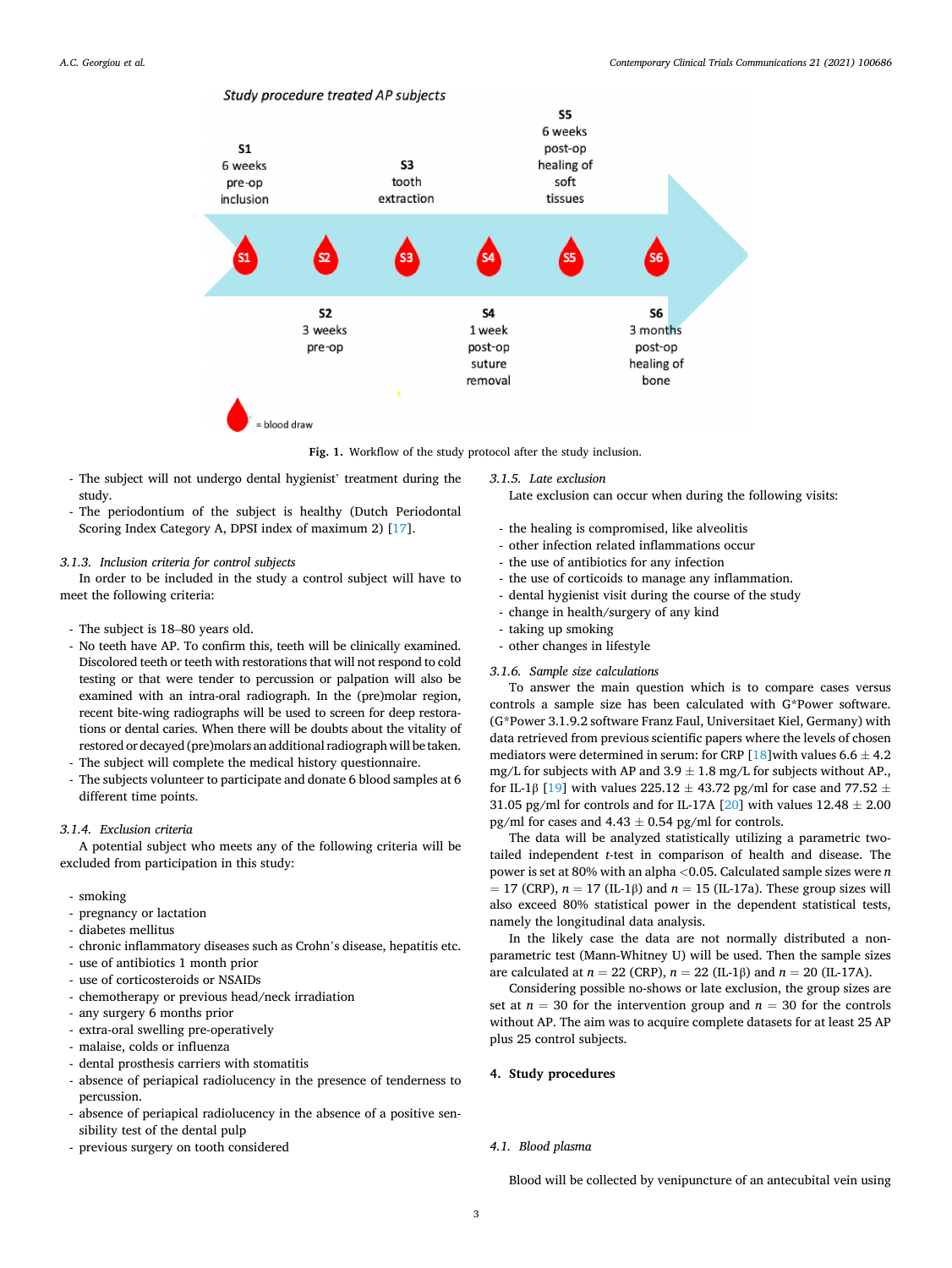# Table 1 Proceedings in every visit.

 $\overline{\phantom{a}}$ 

| visit<br>number | weeks to $(-)$ or from $(+)$ tooth<br>extraction | procedures                                                                                                                                                                                                                                                                                                                                                                                                                                                                                                                                                                                                                                                                                                                                               |
|-----------------|--------------------------------------------------|----------------------------------------------------------------------------------------------------------------------------------------------------------------------------------------------------------------------------------------------------------------------------------------------------------------------------------------------------------------------------------------------------------------------------------------------------------------------------------------------------------------------------------------------------------------------------------------------------------------------------------------------------------------------------------------------------------------------------------------------------------|
| S1              | $-6$                                             | - following completion of a medical history form and signing of the informed consent form an intra-oral examination in which the number of decayed, missing and filled teeth (DMFT) will be<br>recorded. Periodontal health will be registered with the Dutch Periodontal Screening Index (DPSI).<br>- if recent radiographs are not available, the oral examination will be completed with a radiographic examination with bite-wing radiographs and if necessary additional intra-oral ra-<br>diographs (in case of deep caries, deep restorations, restoration material in the pulp chamber, tooth discoloration, tenderness to percussion and no response to cold testing).<br>- give one 10 mL tube of peripheral blood by antecubital venepuncture |
|                 | $-3$                                             | - give an oral update on their medical history<br>- give one 10 mL tube of peripheral blood by antecubital venepuncture                                                                                                                                                                                                                                                                                                                                                                                                                                                                                                                                                                                                                                  |
| S <sub>3</sub>  | $\mathbf{0}$                                     | - give an oral update on their medical history<br>- give one 10 mL tube of peripheral blood by antecubital venepuncture<br>- will have treatment consisting of<br>1) local anaesthesia<br>2) Tooth extraction per forceps (if required use of elevator and surgical burr/alveolotomy). Removal of inflammatory tissue from the socket by curretage.<br>3) Suturing with non-absorbable braided polyester (Ethibond-Excel 4–0, Ethicon, Cincinatti OH, USA), 1–3 sutures.<br>4) Placement of an aseptic gauze on the wound (patient has to apply pressure for 30 min).<br>- collection and storage of extracted tooth                                                                                                                                     |
| S <sub>4</sub>  | $+1$                                             | - will give an update on their medical history<br>- will undergo an intra-oral inspection of the extraction wound<br>- will have the sutures removed<br>- give one 10 mL tube of peripheral blood by antecubital venepuncture                                                                                                                                                                                                                                                                                                                                                                                                                                                                                                                            |
| S5              | $+6$                                             | - give an update on their medical history<br>- give one 10 mL tube of peripheral blood by antecubital venepuncture                                                                                                                                                                                                                                                                                                                                                                                                                                                                                                                                                                                                                                       |
| S6              | $+13$                                            | - give an update on their medical history<br>- give one 10 mL tube of peripheral blood by antecubital venepuncture                                                                                                                                                                                                                                                                                                                                                                                                                                                                                                                                                                                                                                       |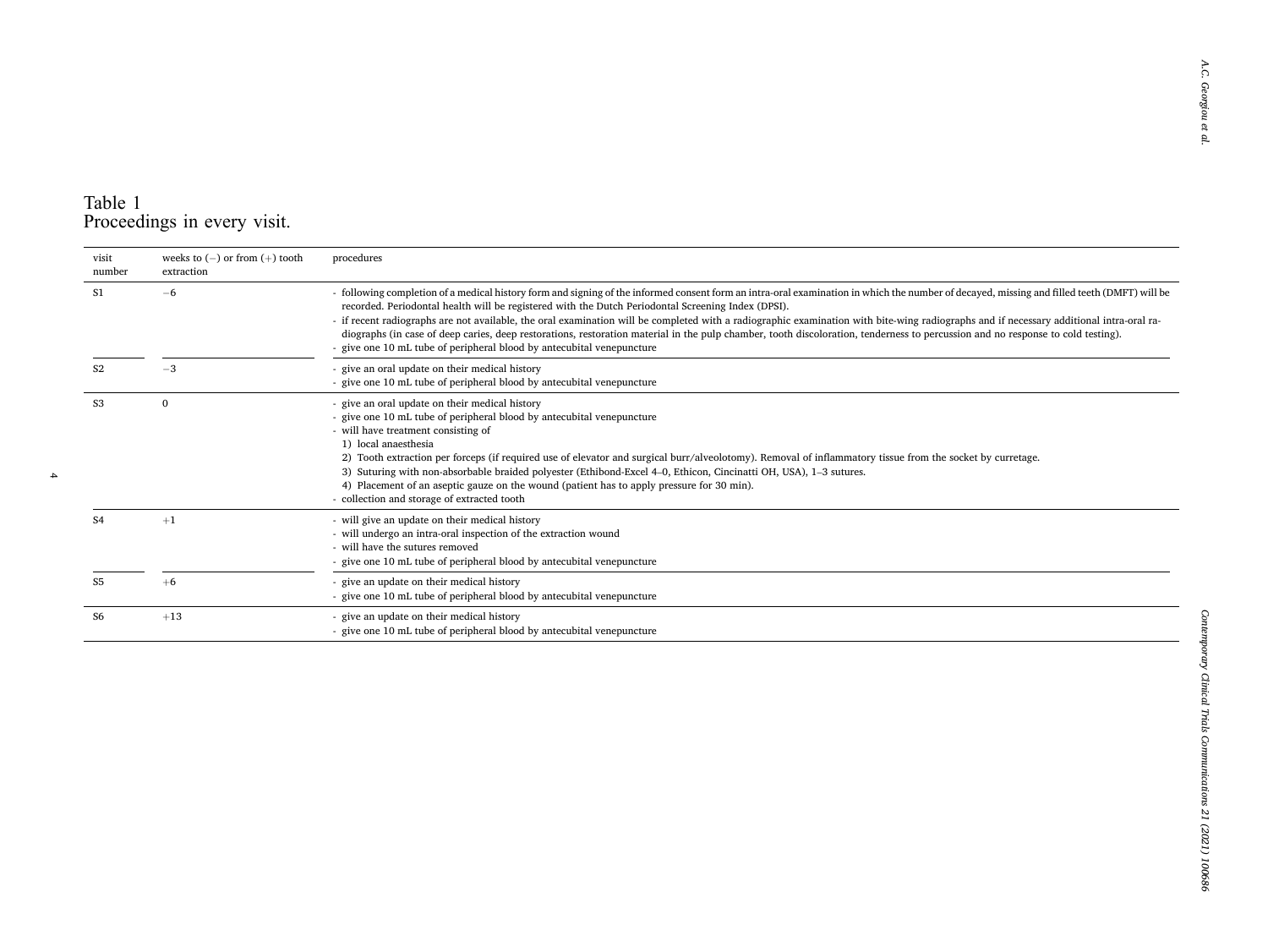the Vacutainer system (Greiner Bio-One, Alphen aan den Rijn, Netherlands), 9–10 mL in an EDTA plasma tube. Immediately thereafter, the tube with the blood will be centrifuged 10 min  $\times$  1000 G and the supernatant plasma  $({\sim}4$  mL) will be taken. Then, the plasma will be cooled to 4 ◦C and transported to ACTA. There, the plasma will be aliquoted in 0.5-mL aliquots in 1.5-mL microcap centrifuge tubes and stored frozen at − 80 ◦C. Transportation and storage will occur within 24 h of the blood draw.

#### *4.2. Inflammatory mediators*

Eighteen markers have been selected from our opinion [\[21](#page-6-0)] and a Mesoscale Discovery assay (Mesoscale Diagnostics, Rockville MA, USA) will be employed to profile the EDTA-plasma samples.

The selected markers are CRP, IL-8/CXCL-8, MIP-1, MIP-2/CXCL-2, GCSF, IL-1α, IL-1β, TNF- α, IL-4, IL-6, IL-10, IL-12, IL-17A, interferon γ, IFN-γ inducing factor (IGIF), VEGF, RANKL, OPG.

## *4.3. Dental microbiota*

Processing the extracted teeth will be according to a previously published protocol [\[22](#page-6-0)]. After extraction, the teeth will be stored at − 80 ◦C until cryo-pulverisation. For microbial DNA isolation, the outer surface of the tooth will be wiped off repeatedly with a piece of gauze soaked in 0.5% sodium hypochlorite (NaOCl). The tooth then will be placed in a sodium thiosulfate solution to inactivate the NaOCl. The samples will be cryo-pulverized with the use of a freezer mill (Spex Certiprep, Metuchen, NJ, USA) and the powdered teeth stored frozen at  $-80$  °C.

Samples will be transferred to a sterile screwcap Eppendorf tube with 0.25 mL of lysis buffer (AGOWA mag Mini DNA Isolation Kit; Agowa, Berlin, Germany). Then, 0.3 g of zirconium beads (diameter, 0.1 mm; Biospec Products, Bartlesville, OK, USA) and 0.2 mL of phenol will be added to each sample and the samples homogenised with a Mini-bead beater (Biospec Products) for 2 min. DNA will be extracted with the AGOWA mag Mini DNA Isolation Kit and quantified (Nanodrop ND-1000; NanoDrop Technologies, Montchanin, DE, USA).

For deep microbiome profiling the bacterial composition of each sample will be determined using bar-coded illumina MiSeq sequencing of the hypervariable V4 region of bacterial 16S rDNA. Sequencing data processing will be undertaken using QIIME, sequences will be clustered in operational taxonomic units (OTUs) and assigned to taxonomy. For metagenomic sequencing the extracted genomic DNA will be physically sheared to an average fragment size of 250 bp. The fragmented genomic DNA will be sequenced bi-directionally on a lane of an Illumina High-Seq. From the sequencing data human sequences will be filtered out using BMTagger and functional profiles will be determined using existing software packages (e.g. HUMAnN).

## *4.4. Withdrawal of individual subjects*

Subjects can withdraw from the study at any time for any reason if they wish to do so without any consequences. The investigator will withdraw a subject from the study when any of the late exclusion criteria are met.

The recruitment period will continue until the calculated sample size has been reached. If a case-subject drops out, participation of the matched control will be discontinued also. Prior to the start of the study, the control subjects will be informed about this condition.

#### *4.5. Follow-up of subjects withdrawn from treatment*

Withdrawn subjects will be contacted to determine whether there has been an adverse event or serious adverse event. Subjects who fail to show up for the follow-up session will also be contacted to inquire whether they had forgotten the appointment and to schedule a new

appointment.

#### *4.6. Study parameters*

# *4.6.1. Primary study parameters*

Blood-plasma concentrations of mediators of inflammation. Composition and function profile of the root canal infection.

#### *4.6.2. Other study parameters*

Subject characteristics: signs or symptoms of AP, number of decayed, missing and filled teeth and Dutch periodontal scoring indices, age and sex are used to describe the study population.

#### *4.7. Statistical analyses*

The data will be entered into SPSS (IBM SPSS Statistics for Windows, Version 25.0. Armonk, NY: IBM Corp) and in STATA. The level of confidence is determined at 95%,  $\alpha = 0.05$ .

#### *4.7.1. General*

In order to assess the normality of the data, we will visually inspect the Normal Q-Q Plots of the data. To test for normality, we will also use the Shapiro-Wilk test (with p *>* 0.05 the data will be considered normal) and test for equal homogeneity of variances (Levene's test of variance). In case the data are normally distributed parametric tests will be employed.

When the data are not normally distributed, non-parametric statistical tests will be employed after transformation of the data. The sample size has been determined to be large enough for non-parametric analyses.

#### *4.7.2. Primary objectives*

(i) Comparison AP and controls

Parameter means will be compared between AP patients and controls using independent samples Students t-tests.

(ii) Within subject measurements before and after

Linear mixed models with correction for baseline will be performed in order to analyse the longitudinal data. First a crude analysis will be performed, which will be followed by an adjusted analysis for sex and age.

(iii) OTUs are registered and the prevalence of the OTUs will be calculated.

#### *4.7.3. Secondary objectives*

Pearson's r is used to correlate between the prevalent OTUs and the concentrations of inflammatory mediators in blood plasma.

Clusters of inflammatory mediators are determined and analysed with K-means analyses with a maximum iteration of 10. The blood plasma samples will be grouped by their presence and concentrations but can also be referenced to the clinical variables. One-way ANOVA will be used to test for differences in expression Z-scores between the clusters.

#### *4.7.4. Missing data*

Missing data will not be imputed. Data from drop-out subjects will be used wherever possible. Data from subjects who have withdrawn their consent will be requested if it has already been collected and that data can be used for analysis.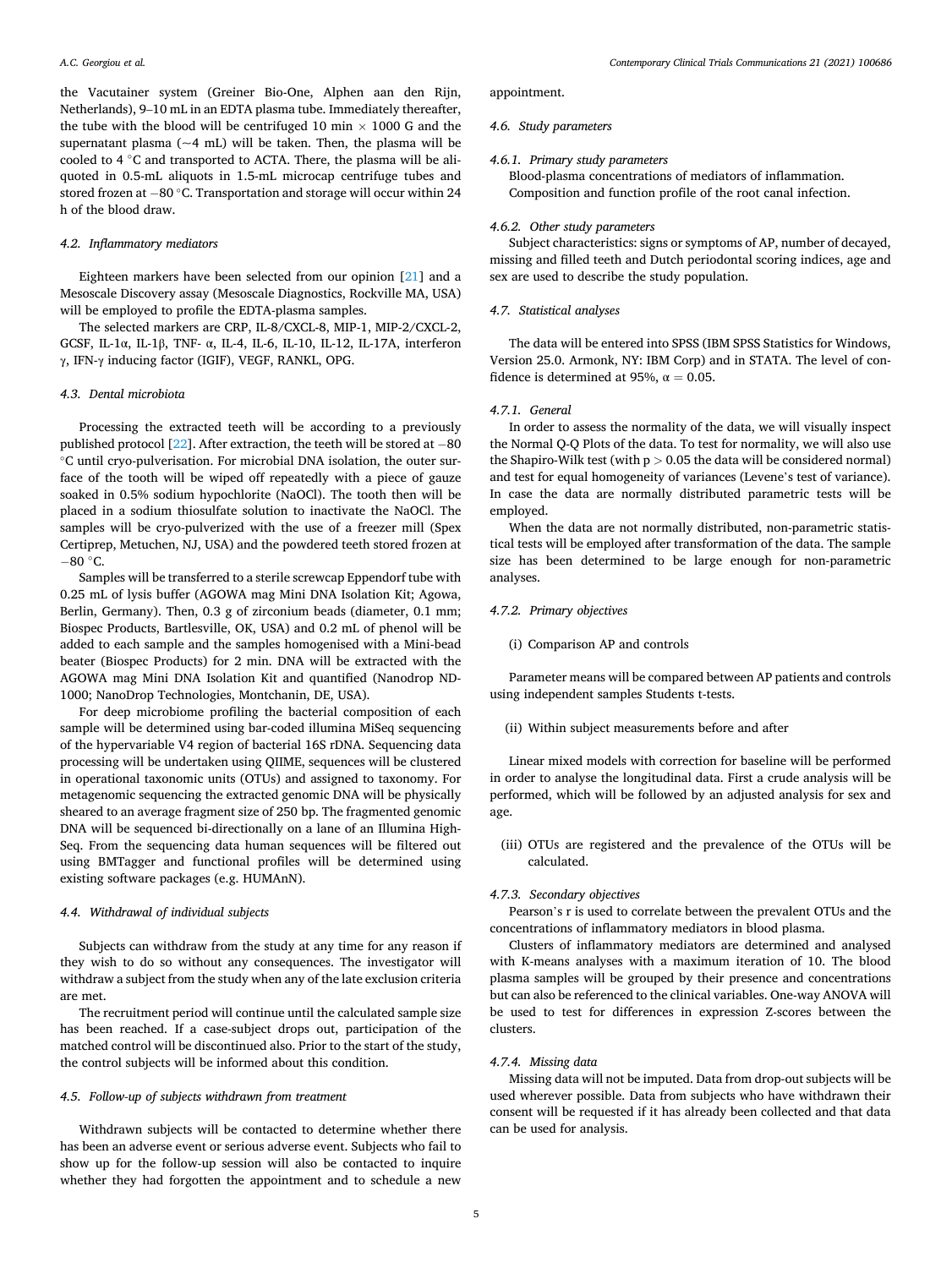### *4.8. Ethical considerations*

#### *4.8.1. Regulation statement*

This study will be conducted according to the principles of the Declaration of Helsinki (10th version, October 2013) [\(www.wma.net\)](http://www.wma.net) and in accordance with the Medical Research Involving Human Subjects Act (WMO).

#### *4.8.2. Consent*

Every subject eligible for participation in the study will be informed about the study by their dentist or the coordinating investigator. If he/ she is interested they receive a patient information sheet and the leaflet 'Medisch-wetenschappelijk onderzoek: Algemene informatie voor de proefpersoon'. Eligible subjects will be instructed to contact the coordinating investigator when they are interested in participation in the study. Subjects give their consent by signing a consent form, but can withdraw from the study at any time and without having to give a reason for withdrawal. Withdrawal the study will not affect the current or future treatments.

#### *4.8.3. Approvals*

The study has been approved by the Board of Directors of ACTA. The study protocol has been approved by the MREC of VU Medical Centre in Amsterdam number 2016/187, NL54832.029.16.

# **5. Discussion**

Some IMs that initiate or sustain the inflammatory response are not produced at the site of insult but elsewhere in the body. While being transported via the blood stream to the site of inflammation, it is believed that these IMs may also trigger a response in other cells that are encountered on their journey. On the other hand, IMs that are produced at the site of inflammation may spill into the circulation and thus add to systemic inflammation [[1](#page-6-0)]. At present, associations between oral inflammation and systemic disease have been identified with recent articles finding associations between apical periodontitis (AP) and cardiovascular disease and specifically subclinical atherosclerosis [[11,23](#page-6-0)]. No causal relationships have been established. However, little is known about the impact of AP on healthy individuals.

Some studies have investigated the peripheral blood of subjects and very recently, AP has indeed been associated with elevated concentrations of pro-inflammatory mediators in peripheral blood compared to controls [\[13](#page-6-0)]. These IMs are C-reactive protein (CRP), interleukin-6 (IL-6) and asymmetric dimethylarginin (ADMA) which are all pro-inflammatory molecules. In the subjects that were involved in these studies, CRP concentrations were so high that they potentially increase the risk of cardiovascular disease [\[24,25\]](#page-6-0).

If there is a causal connection: namely that AP causes the increase in systemic IMs, then it is expected to find a decrease in pro-inflammatory mediators after treatment of AP. However, the currently available literature has not revealed such a decline in IMs after treatment of AP (except for complement factor C3 in two studies [\[26,27](#page-6-0)]). Great variation in study designs may explain the lack of a unanimous answer to the question of whether AP treatment reduces the systemic inflammatory burden. For instance, in the current literature the treatments of AP vary from tooth extraction, root canal treatment to antibiotics and abscess incisions. Furthermore, great variation in follow-up time points has been reported [\[13](#page-6-0)]. This variation in all the studies creates the luck of clarity of whether the treatment had actually removed the infection and consequently the inflammation on histological level is resolved since the effectiveness is questionable. Realistically, the only treatment that leads to a certain resolution of inflammation is the extraction of the involved tooth where the infection is eliminated with removal of the tooth.

Additionally, until now the only way to assess the success of a rootcanal treatment and the resolution of inflammation is by radiographic assessment. Due to the need for boney healing to occur to visualize

healing, several months have to elapse, sometimes even longer. Radiographic assessment can be achieved either by 2-dimensional (periapical radiograph) or 3-dimensional (Cone Beam CT (CBCT)) means. There are significant statistical differences in studies assessing periapical radiographs and CBCTs, that have implications for periapical diagnosis and for evaluating the outcome of endodontic care [\[28](#page-6-0)]. The diagnostic validity, even of 3-dimensional radiographic imaging, especially after endodontic surgery is quite low, with studies showing that up to 42% did not represent actual active inflammatory lesions [\[29](#page-6-0)]. Thus there is a need for an alternative diagnostic tool that can determine if inflammation has resolved. It is expected that this study will help towards achieving this goal. Having good certainty that the inflammation is resolved, as the tooth will be extracted, and by examining patterns of IMs in the blood, we can establish blood tests as diagnostic markers for treatment success. In that case the doubt of the radiograph will be eliminated and we would have a simple radiation-free diagnostic tool.

Additionally there is no study, to our knowledge, that has assessed whether there is a connection between the microbiome of the root-canal and the IMs in peripheral blood. With current next-generation sequencing techniques it has become clear that endodontic infections are polymicrobial and that the composition greatly varies even within one root [\[22](#page-6-0),[30\]](#page-6-0). There is yet much to understand of the function of these microbiota in root canal infections and it would be interesting and indeed possibly important to determine which species are involved in the endodontic microbiome and if they can be correlated to certain IMs.

Inflammatory responses are dynamic and responsive to challenges and thus, for establishing an impact of AP on systemic inflammation an intervention type study is to be conducted [[21\]](#page-6-0). Proof that endodontic intervention reduces systemic inflammation in subjects with AP can be provided with a prospective cohort study where subjects are followed in time before and after an intervention. Non-AP subjects should be included as controls. For the resolution of AP, elimination of the infection is mandatory and this can be achieved in two ways: with root-canal treatment or with tooth extraction. Root-canal treatment is not always effective because bacteria can remain due to the complexity of the root canal system [\[31,32](#page-6-0)]. Extraction of the infected tooth, however, results in quick and complete resolution of AP [[33,34\]](#page-6-0). Tooth extraction however will elicit an inflammatory response which is triggered by the tissue damage of the procedure. Therefore, the follow-up of individuals should be long enough to be able to measure IMs in the healed situation.

Resolution of inflammation is an active process and not simply a 'turning off' of pro-inflammatory pathways. A whole cascade of antiinflammatory mediators is initiated to clear the site from inflammatory cells. In the case of AP, due to the need for repair of the bone defect in the jaw, we assume that also bone-stimulatory molecules should be produced. In the proposed study, besides evaluating the proinflammatory mediators, we also wish to include analyses of antiinflammatory and bone stimulatory mediators. This will give greater insight into the resolution of AP and possibly a pattern in IMs expression that correlates with AP and the healing of AP [[21\]](#page-6-0). In order to address the research questions about the function of the microbiome and its correlation with systemic inflammation from the extracted teeth, the microbial DNA is obtained and composition will be determined.

In conclusion, with the results of this study, a causal relationship between AP and systemic inflammation can hopefully be established. Moreover, this study will give insight into biomarkers of inflammation which can be used as a future diagnostic tool for the presence of AP and its resolution after root canal treatment.

#### **Funding**

This study is supported by the department of Preventive Dentistry of the Academic Centre of Dentistry Amsterdam (ACTA) and the execution of this protocol will be supported by the annual research grant of the European Society of Endodontology of 2019 (ESE).